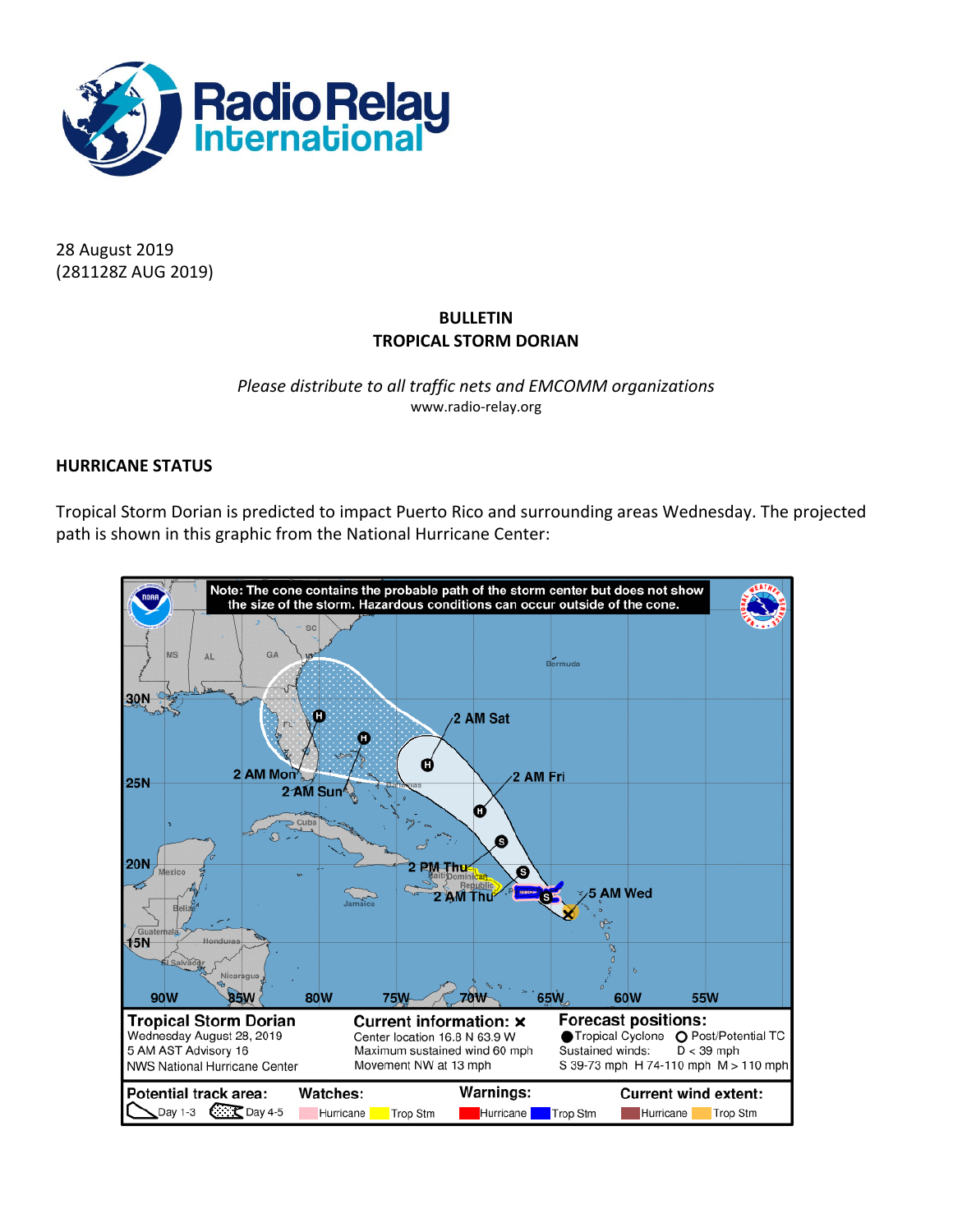At present, it appears Dorian will remain a tropical storm for some time but may increase to hurricane strength as it nears Florida later in the week. As with all forecasts, variables are present. Please consult subsequent forecasts for more specific information. A recent bulletin from the NWS National Hurricane Center is provided below. Please see latter portions of this bulletin for operational information pertaining to radio communications networks.

BULLETIN

Tropical Storm Dorian Intermediate Advisory Number 14A...Corrected NWS National Hurricane Center Miami FL AL052019 800 PM AST Tue Aug 27 2019

Corrected forecaster name

...DORIAN HEADING FOR PUERTO RICO...

----------------------------------------------

SUMMARY OF 800 PM AST...0000 UTC...INFORMATION

LOCATION...15.8N 62.7W ABOUT 300 MI...480 KM SE OF PONCE PUERTO RICO MAXIMUM SUSTAINED WINDS...50 MPH...85 KM/H PRESENT MOVEMENT...WNW OR 300 DEGREES AT 13 MPH...20 KM/H MINIMUM CENTRAL PRESSURE...1005 MB...29.68 INCHES

WATCHES AND WARNINGS

--------------------

CHANGES WITH THIS ADVISORY:

The government of the Dominican Republic has discontinued the Hurricane Watch from Isla Saona to Samana, and discontinued the Tropical Storm Watch from Isla Saona to Punta Palenque.

SUMMARY OF WATCHES AND WARNINGS IN EFFECT:

A Hurricane Watch is in effect for...

\* Puerto Rico

A Tropical Storm Warning is in effect for...

- \* Puerto Rico
- \* Vieques
- \* Culebra
- \* U.S. Virgin Islands
- \* Dominican Republic from Isla Saona to Samana

A Tropical Storm Watch is in effect for...

\* Dominican Republic from Samana to Puerto Plata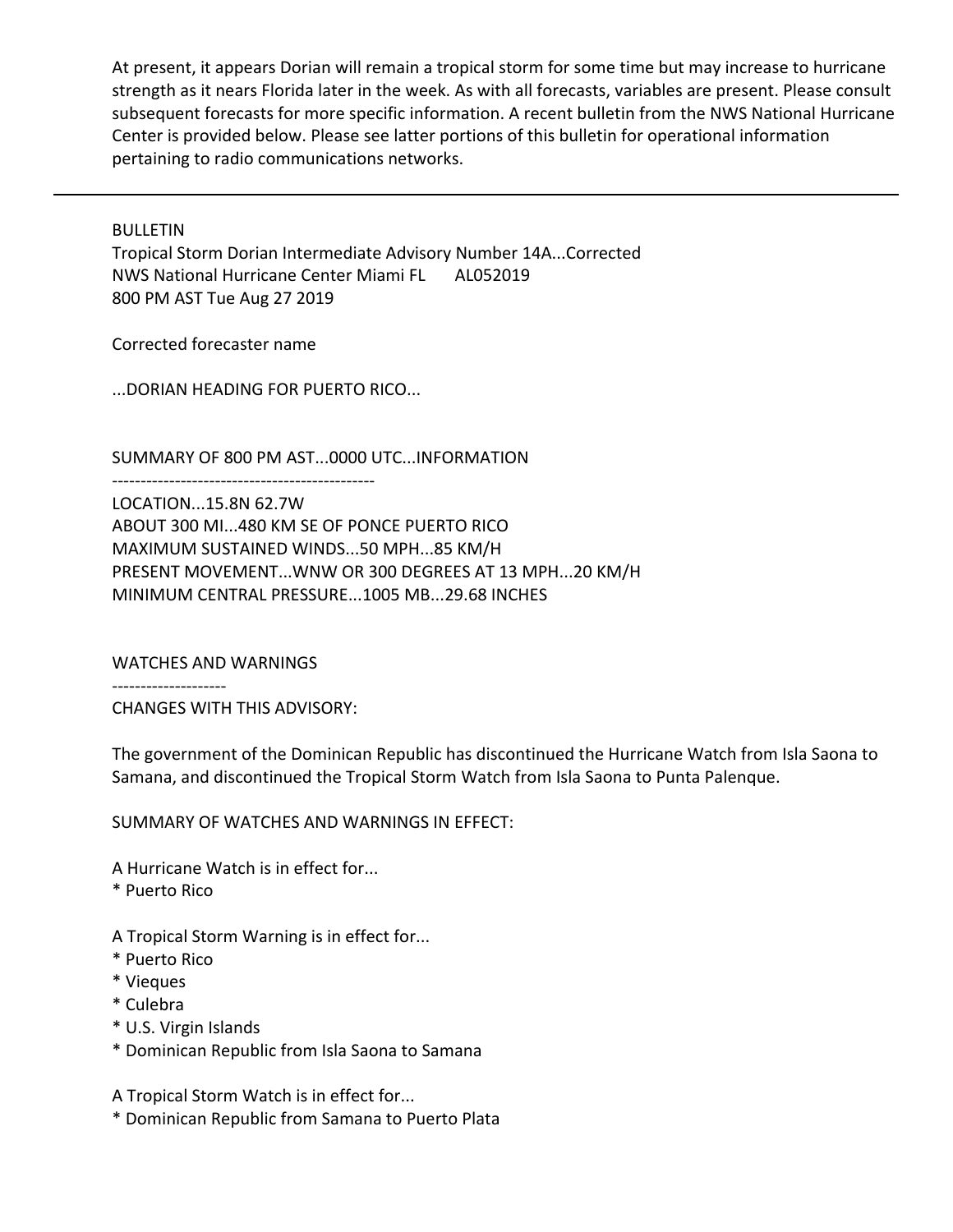A Hurricane Watch means that hurricane conditions are possible within the watch area. A watch is typically issued 48 hours before the anticipated first occurrence of tropical-storm-force winds, conditions that make outside preparations difficult or dangerous.

A Tropical Storm Warning means that tropical storm conditions are expected somewhere within the warning area within 36 hours.

A Tropical Storm Watch means that tropical storm conditions are possible within the watch area, generally within 48 hours.

For storm information specific to your area in the United States, including possible inland watches and warnings, please monitor products issued by your local National Weather Service forecast office. For storm information specific to your area outside of the United States, please monitor products issued by your national meteorological service.

# DISCUSSION AND OUTLOOK

#### ----------------------

At 800 PM AST (0000 UTC), the center of Tropical Storm Dorian was located by an Air Force Reserve Unit Hurricane Hunter aircraft near latitude 15.8 North, longitude 62.7 West. Dorian is moving toward the west-northwest near 13 mph (20 km/h), and this motion is expected to continue through tonight, followed by a turn toward the northwest on Wednesday. On the forecast track, the center of Dorian will move across the northeastern Caribbean Sea tonight, pass over or near western and central Puerto Rico on Wednesday, and move near or just east of eastern Hispaniola Wednesday night. On Thursday night and Friday, the center of Dorian is forecast to move near or to the east of the Turks and Caicos and the southeastern Bahamas.

Maximum sustained winds remain near 50 mph (85 km/h) with higher gusts. Slow strengthening is forecast during the next 24 hours, and Dorian is forecast to be near hurricane strength when it approaches Puerto Rico on Wednesday. Some weakening is expected after Dorian moves across the higher terrain of Puerto Rico Wednesday night. Dorian is expected to gradually re-strengthen on Thursday and Friday while passing near or to the east of the Turks and Caicos and southeastern Bahamas.

Tropical-storm-force winds extend outward up to 45 miles (75 km) from the center.

The minimum central pressure reported by the Hurricane Hunter aircraft is 1005 mb (29.68 inches).

## HAZARDS AFFECTING LAND

----------------------

RAINFALL: Dorian is expected to produce the following rainfall accumulations:

Guadeloupe to Dominica...1 to 4 inches. Puerto Rico and Dominican Republic...4 to 6 inches, isolated 8 inches. Virgin Islands and Haiti...1 to 3 inches, isolated 4 inches. Bahamas...2 to 4 inches. Florida...3 to 5 inches, isolated 7 inches.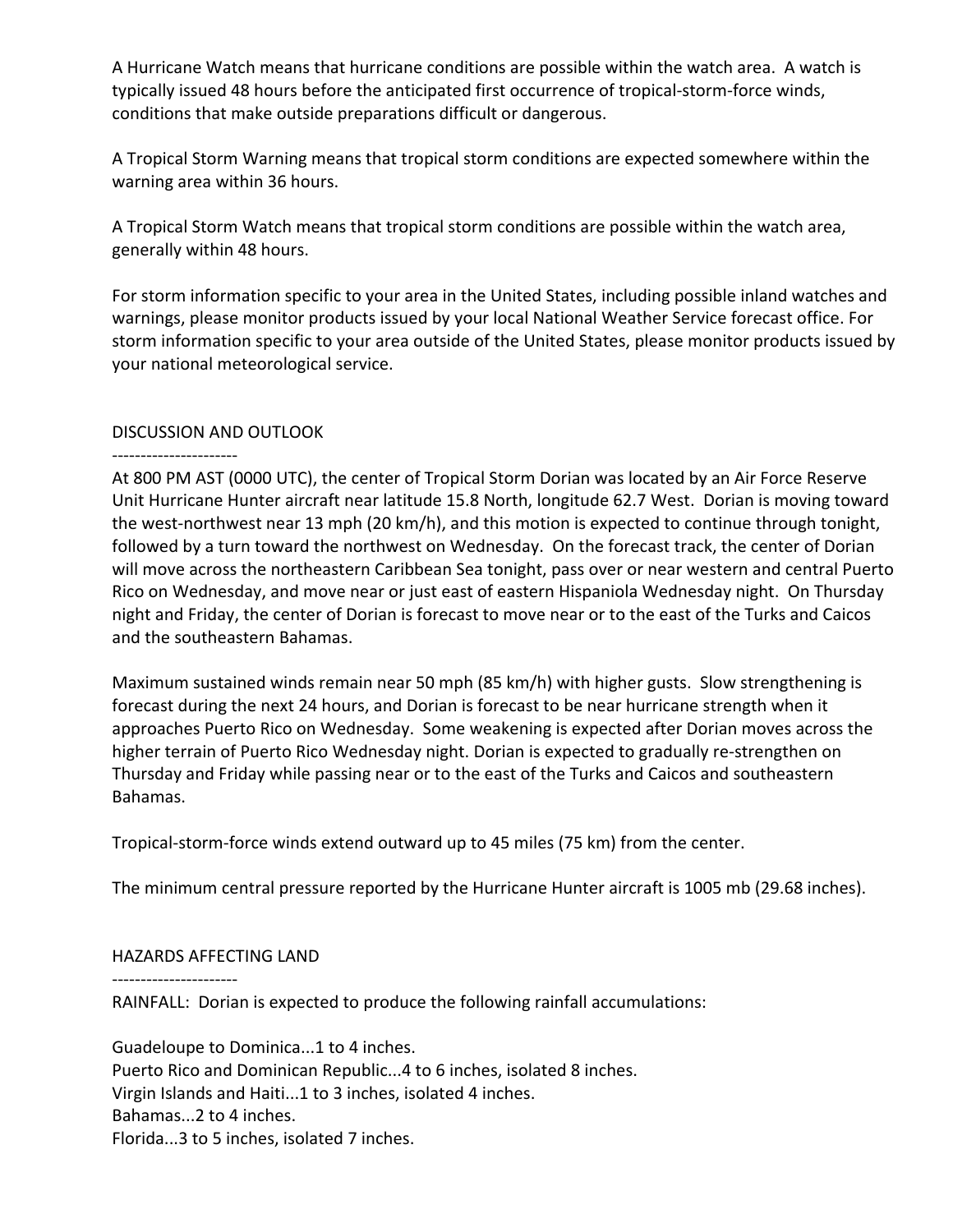This rainfall may cause life-threatening flash floods.

WIND: Tropical storm conditions are expected and hurricane conditions are possible in Puerto Rico on Wednesday. Tropical storm conditions are expected in the U.S. Virgin Islands on Wednesday. Tropical storm conditions are expected in portions of the Dominican Republic late Wednesday and Thursday.

SURF: Swells generated by Dorian should gradually subside in the Lesser Antilles tonight. Swells are expected to increase along the southern coasts of Puerto Rico and Hispaniola on Wednesday and they could cause life-threatening surf and rip current conditions. Please consult products from your local weather office.

NEXT ADVISORY ------------- Next complete advisory at 1100 PM AST.

\$\$ Forecaster Pasch

# **GUIDANCE FOR ROUTING OF MESSAGE TRAFFIC**

At present, RRI Networks remain in routine configuration. Changes to operational status may be made depending on the progress of the storm and its impacts. The following guidance anticipates the requirement for emergency communications services:

Emergency communications program managers requiring use of the RRI traffic system may access any operational RRI/NTS network to establish initial communications and begin originating record message traffic. Net managers should accept message traffic from the disaster area and then route it via the most expedient method. Options include the RRI Digital Traffic Network (DTN), IATN CW circuits or direct transfer to the destination region or section network.

A complete list of nets is available to all EmComm operators on the RRI Web Page at:

<http://radio-relay.org/wp-content/uploads/2019/07/TrafficNets.pdf>

Upon commencing with the origination of priority or welfare precedence message traffic, and at the earliest possible convenience, *a priority radiogram requesting emergency communications support should be transmitted to the RRI National Emergency Communications Coordinator (NECC)*. The radiogram should identify the general source location (typically a state or region) of the traffic and the anticipated priority of traffic to be originated. This information will be used to identify any specific point-to-point circuits or other specialized routings required to support local emergency operations. For example, if quantities of message traffic are to be originated to a specific agency, the destination of that agency should be identified in the request.

Contact Information for the RRI NECC is: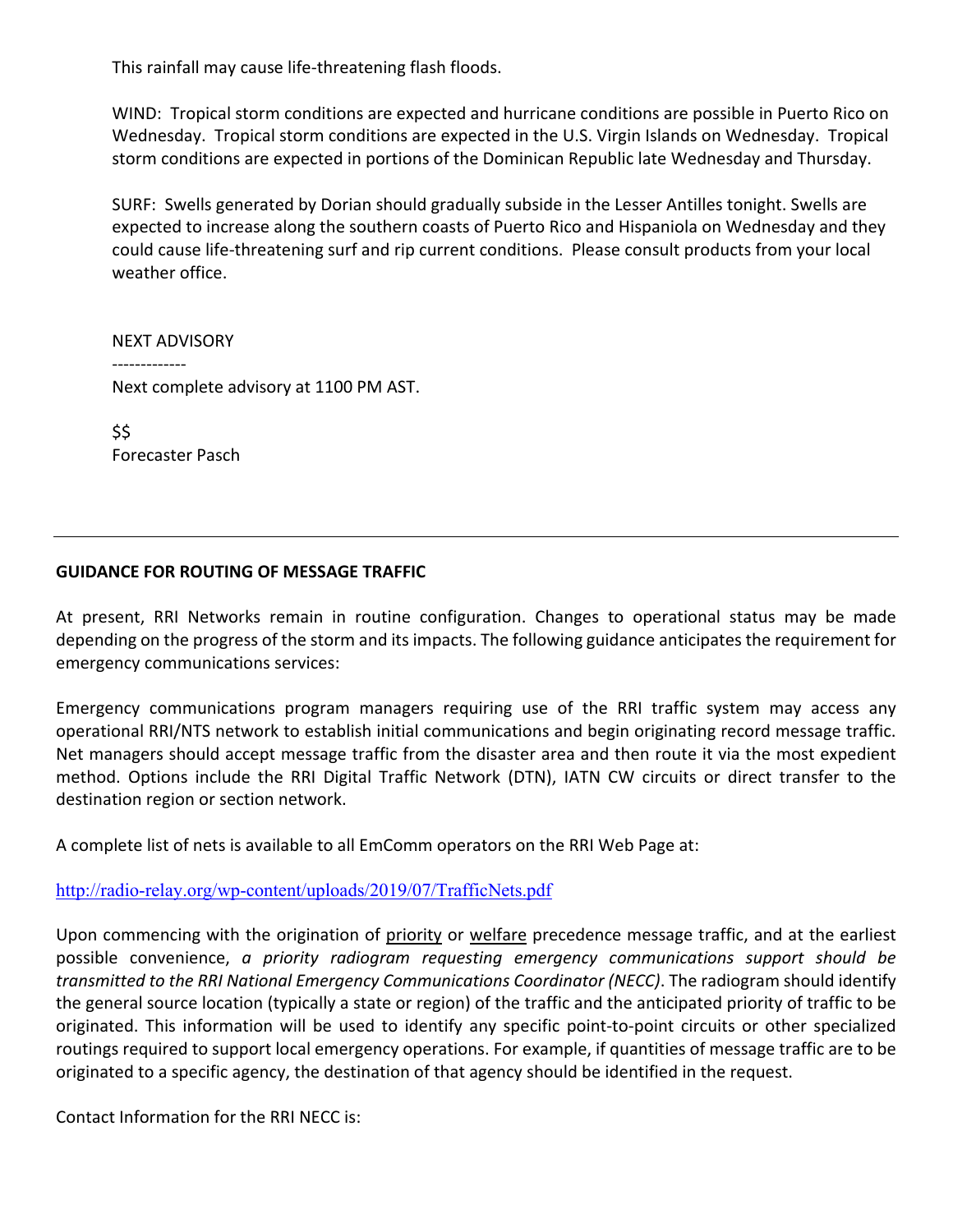#### **Priority (Agency) Message Traffic**

Operational message traffic bearing the "priority" precedence will be routed immediately to an outlet if available. If an outlet is unavailable, the receiving station should immediately undertake delivery of the message traffic if possible. IATN circuits and DTN are recommended for expediting the flow or priority messages.

#### **Welfare Message Traffic**

At present, disaster welfare inquiries *destined for* the affected area are not being accepted. This restriction will remain in place until further notice. A later bulletin will provide guidance regarding DWI message traffic if circumstances warrant, the demand is present, and if the circuit capacity is available.

Welfare message traffic *leaving* the affected area may be injected into any available net. However, it is recommended that stations planning to originate welfare traffic in quantity notify the RRI NECC so that special routings and inject points may be assigned.

If originating welfare radiograms via Winlink using the RRI Radiogram Form template, please be certain to select the correct RRI destination region depending upon the destination address.

## **Digital Traffic Stations and RRI-Winlink Liaisons**

Upon transition into emergency status*, RRI Winlink Liaison Stations* and *Digital Traffic Stations* should increase the frequency of their connects to the network to expedite the flow of any messages originated within the disaster area.

## **National SOS Radio Network and Hamwatch Program**

The *National SOS Radio Network* can provide a valuable community service in the event of a localized or widespread cellular outage.

Radio operators monitor FRS channel one for citizen requests for assistance or information. The broader local Amateur Radio Service infrastructure, in turn, provides connectivity to local emergency services, relief agencies or, in the case of welfare traffic, the broader national messaging layer.

GMRS/FRS connectivity into the local neighborhoods also provides a rich source of situational awareness data for use by emergency management and relief agencies.

The following link contains a suitable public service announcement for use by local broadcast stations: